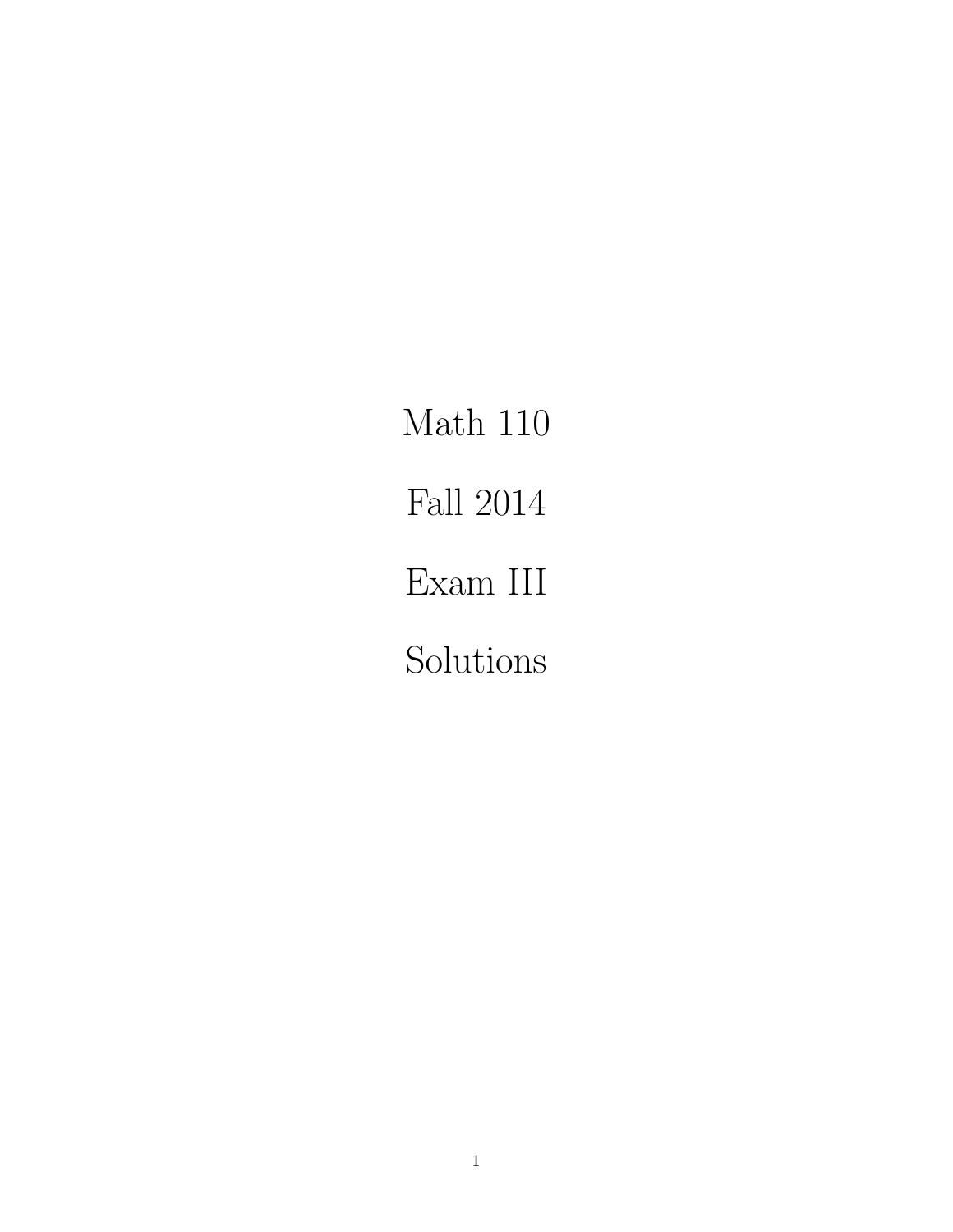1. Find the general solution to the differential equation

$$
y' = \frac{1}{\sqrt{xy}} \, .
$$

**Solution:** This is a separable equation. Beginning with  $\frac{dy}{dx} = \frac{1/\sqrt{x}}{\sqrt{y}}$ , cross-multiply and then integrate:

$$
\sqrt{y} dy = \frac{dx}{\sqrt{x}}
$$

$$
\frac{2}{3}y^{3/2} = 2\sqrt{x} + C.
$$

Solving for  $y$  then gives

$$
y(x) = (3\sqrt{x} + C)^{2/3}
$$
.

The constant  $C$  can be any real number (it is  $3/2$  times the arbitrary constant first introduced).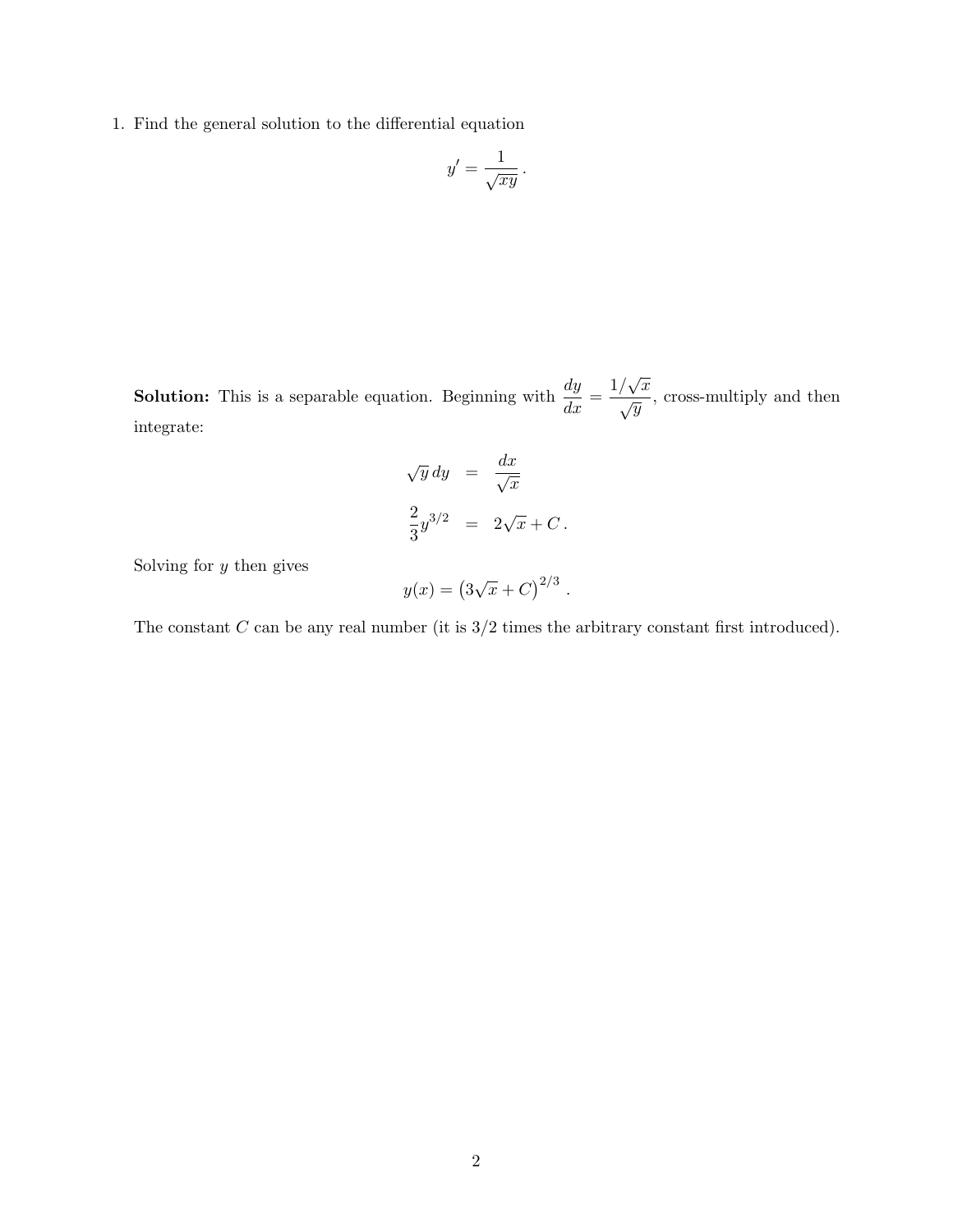2. Find the general solution to the differential equation

$$
y'=2x-y.
$$

**Solution:** Moving y to the left-hand side gives  $y' + y = 2x$  which is a linear first-order equation with  $P(x) = 1$  and  $Q(x) = 2x$ . The integrating factor is  $v(x) = e^{\int P(x) dx} = e^x$ . Multiplying through by the integrating factor gives

$$
e^x y' + e^x y = 2x e^x
$$

and integrating both sides gives with respect to  $x$  (using integration by parts on the right-hand side) gives

$$
e^x y = (2x - 2)e^x + C.
$$

Finally, dividing by the integrating factor  $e^x$  gives

$$
y(x) = 2x - 2 + Ce^{-x}.
$$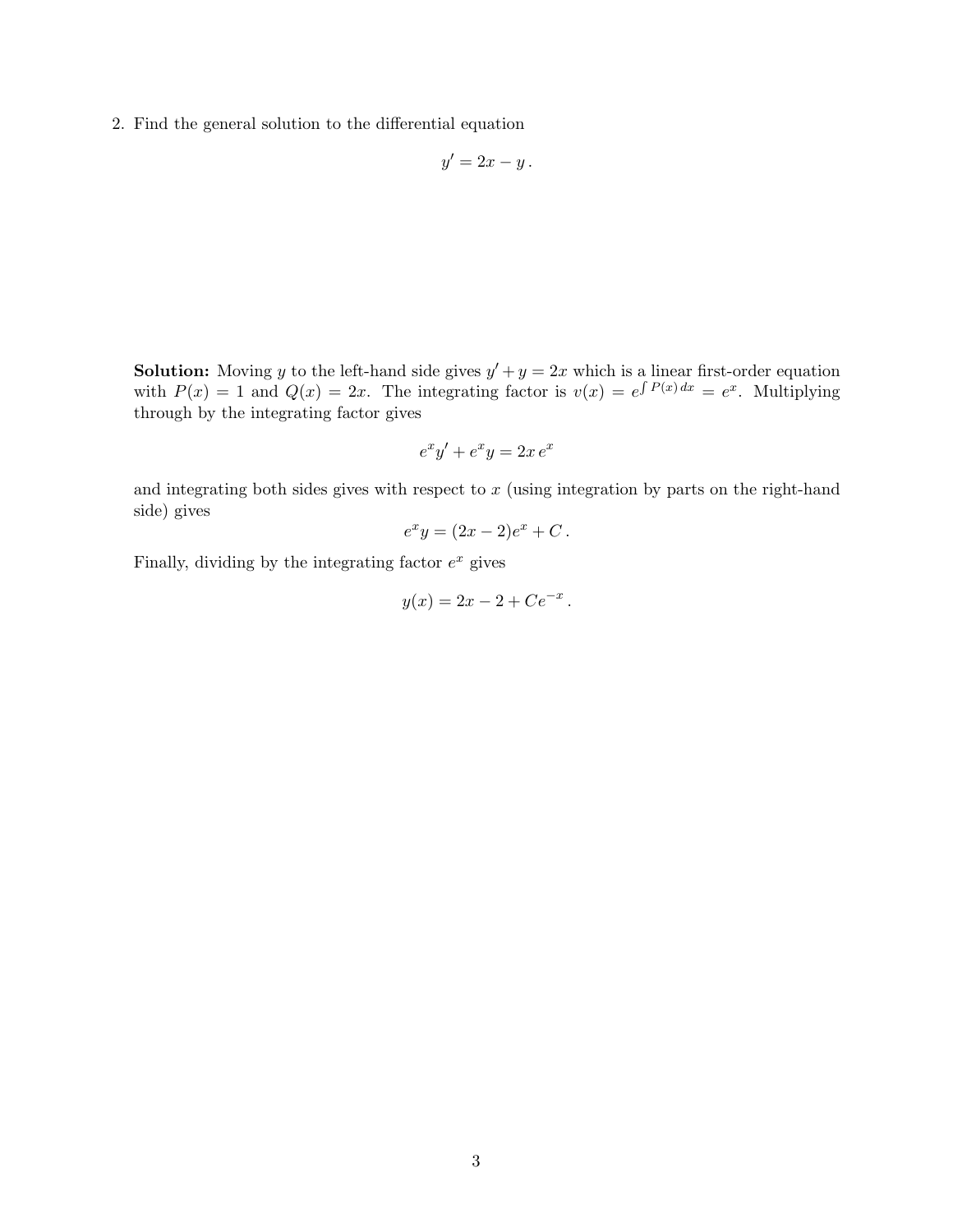3. Solve the initial value problem

$$
\frac{dy}{dx} = x - xy, \quad y(0) = 11.
$$

**Solution 1:** Moving xy to the left-hand side, this is a linear first-order equation  $y' + xy = x$ . It has  $P(x) = x$  and  $Q(x) = x$ . The integrating factor is  $v(x) = e^{\int P(x) dx} = e^{x^2/2}$ . Multiplying by  $v(x)$  and integrating gives

$$
e^{x^2/2}y = \int xe^{x^2/2} dx.
$$

Because the initial condition is the value at  $x = 0$  we evaluate the indefinite integral by a definite integral beginning at 0:

$$
e^{x^2/2}y = \int_0^x t e^{t^2/2} dt + C.
$$

Substituting  $x = 0$  the initial condition says  $y = 11$  therefore

$$
11 = \int_0^0 t e^{t^2/2} dt + C
$$

and thus  $C = 11$ . We have, finally,

$$
e^{x^2/2}y = \int_0^x t e^{t^2/2} dt + 11 = e^{x^2/2} - 1 + 11
$$

and therefore

$$
y(x) = 1 + 10e^{-x^2/2}.
$$

**Solution 2:** Writing the right-hand side as  $x(1 - y)$  we see this is a separable equation and cross-multiply to get  $\frac{dy}{1-y} = x dx$ . Integrating, then simplifying,

$$
-\ln|1-y| = \frac{x^2}{2} + C
$$

$$
|1-y| = C_1 e^{-x^2/2}
$$

where  $C_1 = e^C$  is an positive number. This is equivalent to  $1 - y = C_2 e^{-x^2/2}$  and hence  $y(x) = 1 - C_2 e^{-x^2/2}$ . where  $C_2$  is any real number. By the initial condition,  $11 = 1 - C_2$ therefore  $C_2 = -10$  and

$$
y(x) = 1 + 10e^{-x^2/2}.
$$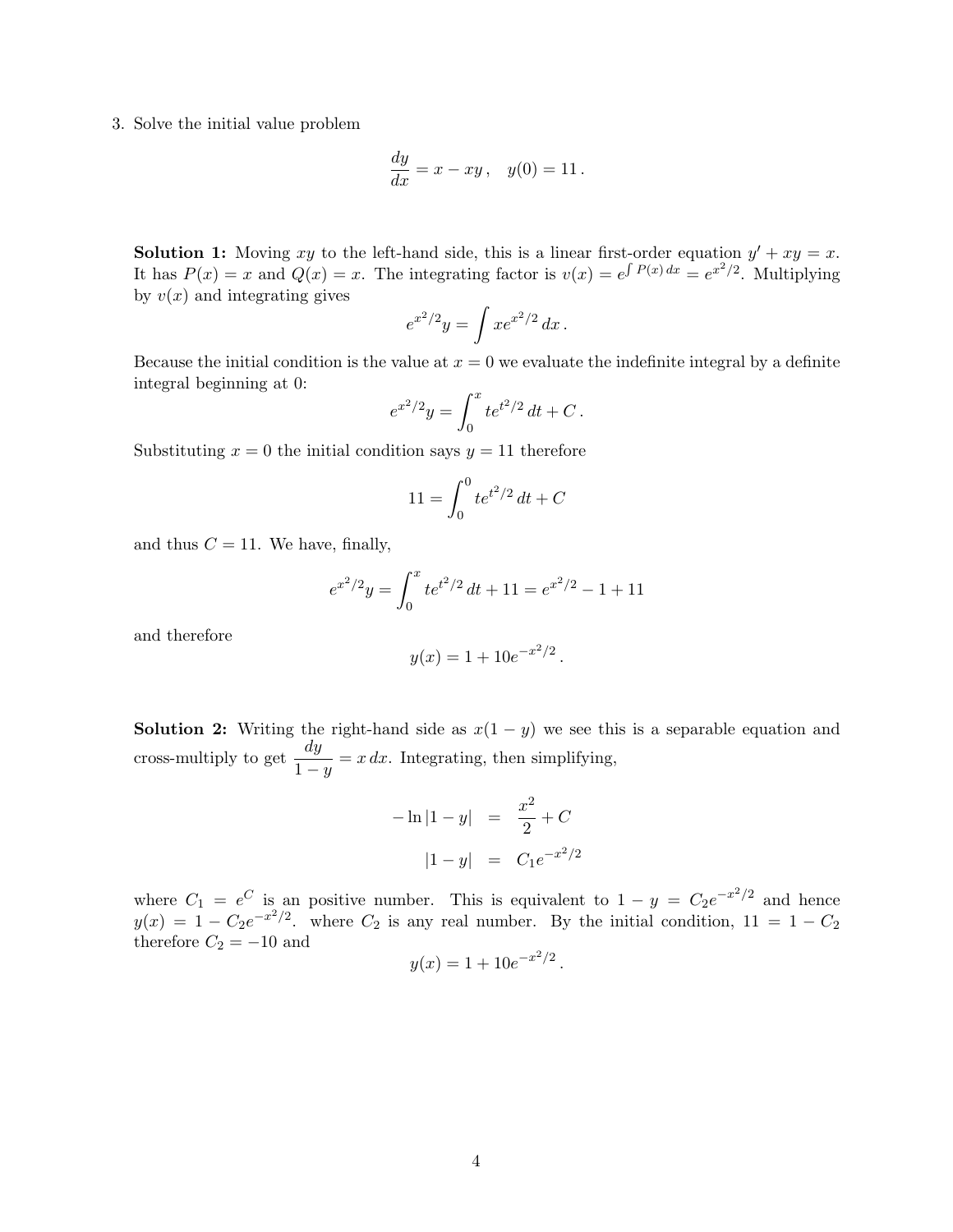- 4. A population grows by net births at an annual rate equal to 2% of the population and by net immigration at an annual rate of  $10,000$  people per year<sup>1</sup>.
	- (a) Write a differential equation for the population as a function of time.

**Solution:** Denote the population at time t years by  $N(t)$  (units of people). The instantaneous rate of change of N due to net births is  $0.02N(t)$  people per year. The instantaneous rate of change of N due to immigration is the constant 10000 people per year. Adding these gives

$$
N'(t) = 0.02N(t) + 10000.
$$

Note: if you interpreted 0.02 as an annualized rate, this would mean that the actual instantaneous net birth rate was ln 1.02 instead of 0.02; we accepted that answer as well.

(b) Find the general solution to this equation.

Solution: We will solve this as a linear first order equation. Note: you could use the off the shelf result about exponential growth and decay for equations of the form  $y' = C(L - y)$ with  $C = -0.02$  and  $L = -5000000$ . The equation is put in the form

$$
N' - 0.02N = 10000
$$

with a constant  $P(x) = -0.02$  and also a constant  $Q(x) = 10000$ . The integrating factor is  $e^{-0.02x}$ . Multiplying and integrating gives

$$
e^{-0.02t}N(t) = \int 10000e^{-0.02t} dt = C - 500000e^{-0.02t}.
$$

Multiplying by  $e^{0.02t}$  to cancel the  $e^{-0.02t}$  yields

$$
N(t) = Ce^{0.02t} - 500,000.
$$

<sup>&</sup>lt;sup>1</sup> "net births" means births minus deaths, so you don't have to worry about the two separately; similarly, "net immigration" means immigration minus emmigration."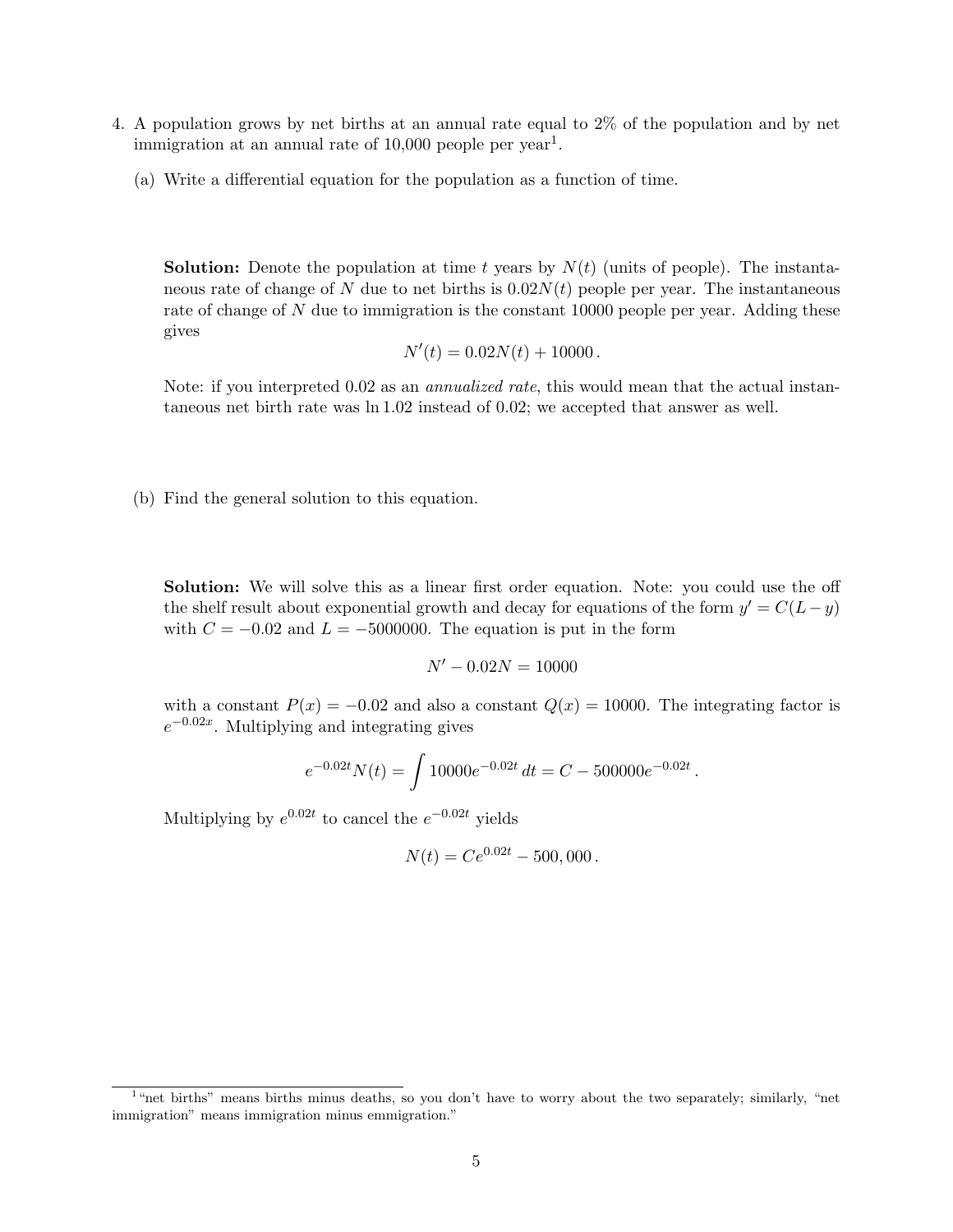(c) Find the population at time  $t = 10$  years if the population at time  $t = 0$  is one million people. Leave this in the form of an exact expression; do not evaluate as a decimal number.

**Solution:** Plugging in  $N(0) = 1,000,000$  gives  $1,000,000 = C - 500,000$  so  $C = 1,500,000$ . Thus

$$
N(t) = 1,500,000e^{0.02t} - 500,000.
$$

(d) Give an approximate value for the population at time  $t = 10$  years by using the quadratic Taylor approximation to evaluate the exponential.

**Solution:** The exact solution at  $t = 10$  is  $1,500,000e^{2} - 500,000$ . The quadratic Taylor polynomial for  $e^x$  is  $P_2(x) = 1 + x + x^2/2$ . Evaluating this at  $x = 0.2$  gives  $P_2(0.2) =$  $1 + 0.2 + (0.2)^2/2 = 1.22$ . Using  $P_2(0.2)$  in place of  $e^{0.2}$  gives the approximation

 $N(t) \approx 1,500,000 P_2(0.2) - 500,000 = 1,500,000(1.22) - 500,000 = 1,330,000$ .

FYI, though it is not part of the problem, the true value of  $P(0.2)$  is equal to 1, 332, 104; the quadratic approximation is off by a couple thousand people out of a million; the cubic approximation, 1, 332, 000, is off by about a hundered.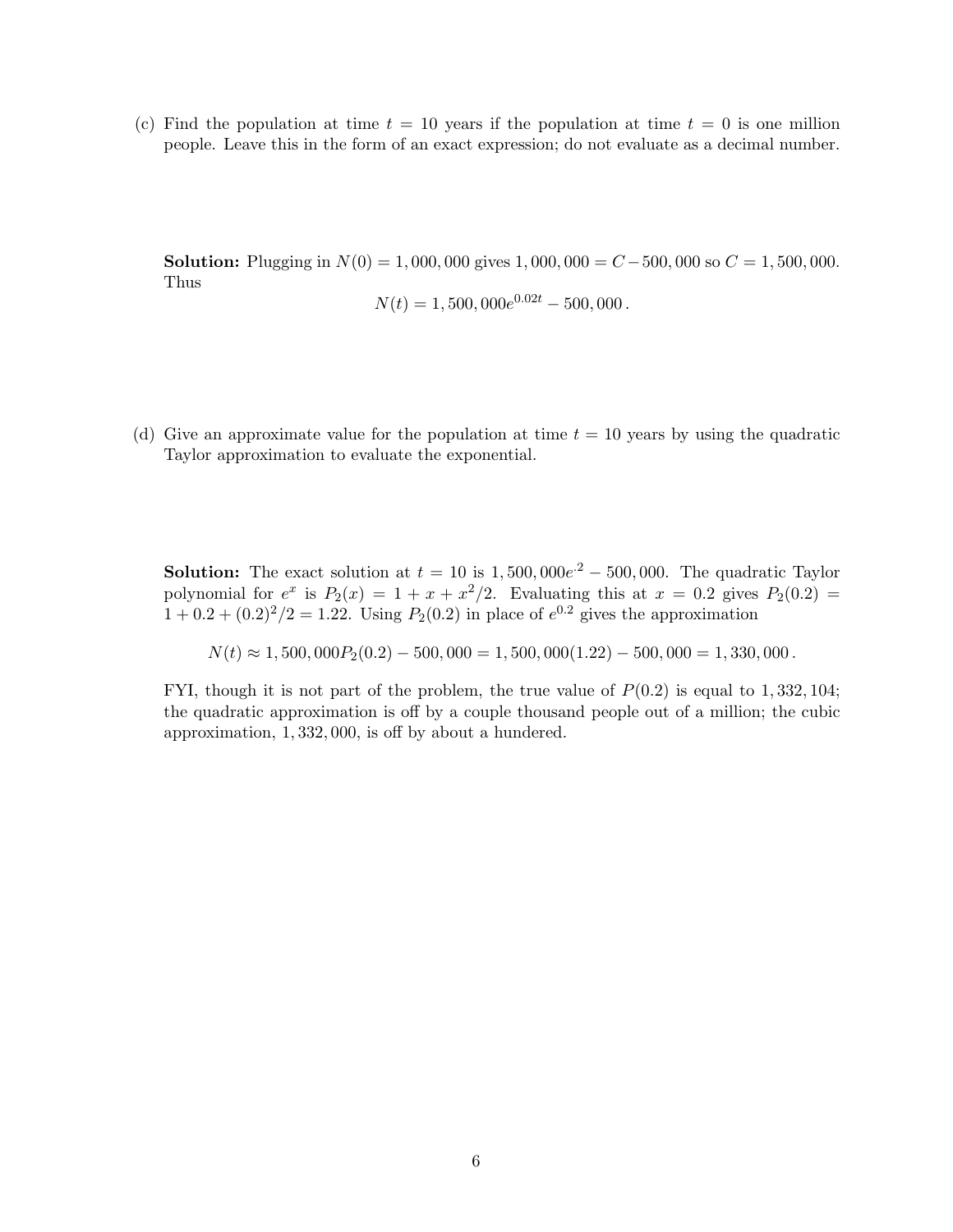5. Compute the volume above the unit square  $0 \le x, y \le 1$  and underneath a canopy whose height at the point  $(x, y)$  is given by the function  $xe^{xy}$ .

Solution: The volume is given by the integral

$$
\int_R \int x e^{xy} dA
$$

where  $R$  is the unit square. We can integrate in either order. Integrating in vertical strips gives

$$
\int_0^1 \int_0^1 xe^{xy} dy dx = \int_0^1 \left( e^{xy} \big|_{y=0}^{y=1} \right) dx = \int_0^1 (e^x - 1) dx = e^x - x \big|_0^1 = e - 2.
$$

Note: you may also have tried the horizontal strip integral. If you try, you find that the inner integral can still be computed but not the outer integral. The computation begins as follows. The inner integral  $\int xe^{xy} dx$  needs to be integrated by parts, giving

$$
\int xe^{xy} dx = x \frac{e^{xy}}{y} - \int \frac{e^{xy}}{y} dx = \frac{xe^{xy}}{y} - \frac{e^{xy}}{y^2} = \left(\frac{x}{y} - \frac{1}{y^2}\right) e^{xy}.
$$

Evaluating at  $x - 0$  and 1 yielding

$$
\int_0^1 \left[ \left( \frac{1}{y} - \frac{1}{y^2} \right) e^y - \frac{1}{y^2} \right] dy
$$

which cannot be done except by reversing the order of integration.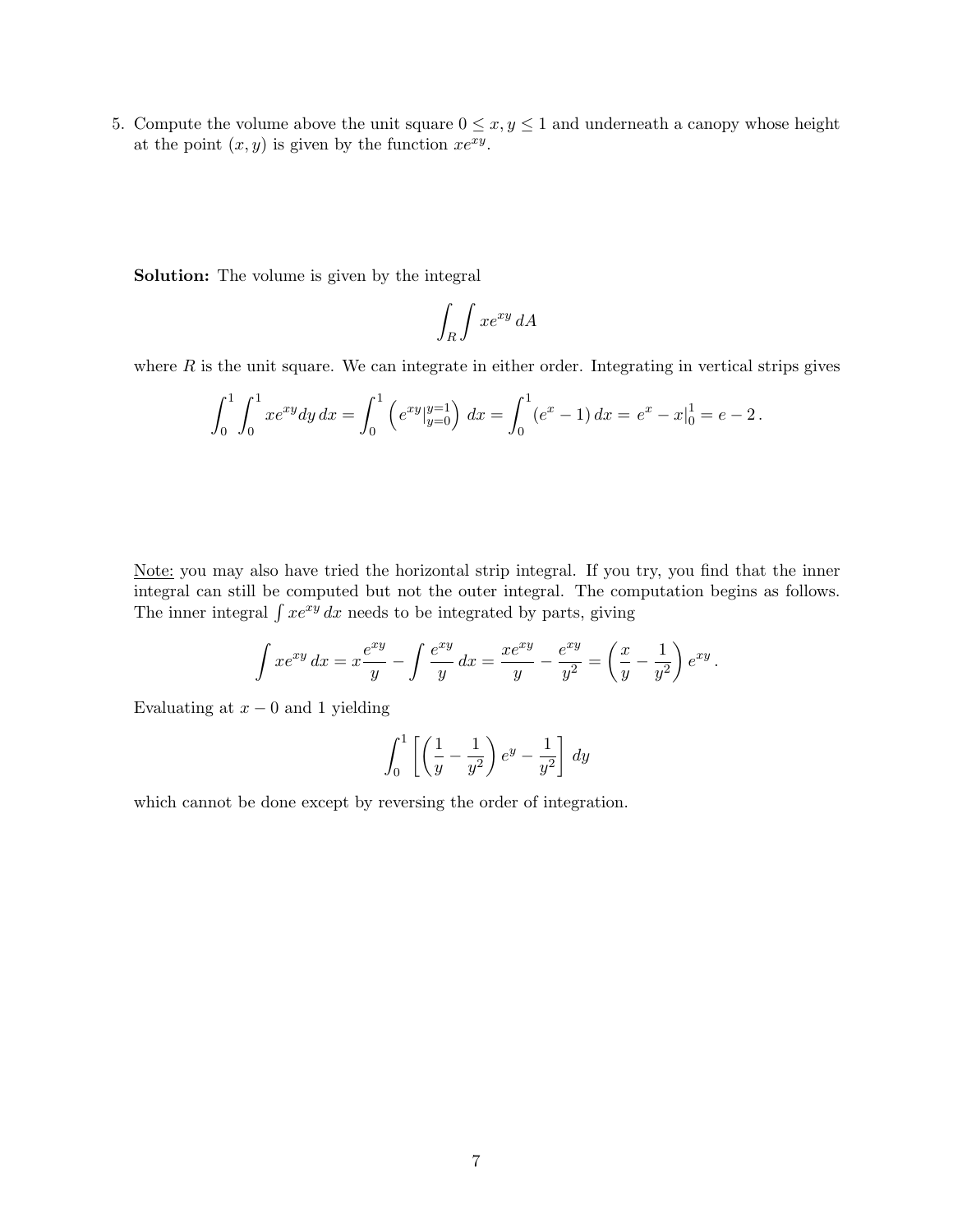6. Sketch the region of integration and evaluate the double integral.

$$
\int_0^5 \int_0^{10-2x} \left(1 + \frac{xy}{50}\right) \, dy \, dx
$$

**Solution:** The region is bounded above by the segment of the line  $y = 10 - 2x$  that goes from  $(0, 10)$  to  $(5, 0)$ .



Evaluating the inner integral gives

$$
\int_0^{10-2x} \left(1 + \frac{xy}{50}\right) dy = \left(y + \frac{xy^2}{100}\right)\Big|_0^{10-2x}
$$
  
=  $10 - 2x + \frac{x}{100}(10 - 2x)^2$   
=  $10 - 2x + x - \frac{2}{5}x^2 + \frac{x^3}{25}$ 

Integrating from 0 to 5 gives

$$
\int_0^5 10 - x - \frac{2}{5}x^2 + \frac{1}{25}x^3 = \left(10x - \frac{x^2}{2} - \frac{2}{15}x^3 + \frac{x^4}{100}\right)\Big|_0^5
$$

which comes out finally to be

$$
\frac{312}{25}
$$

.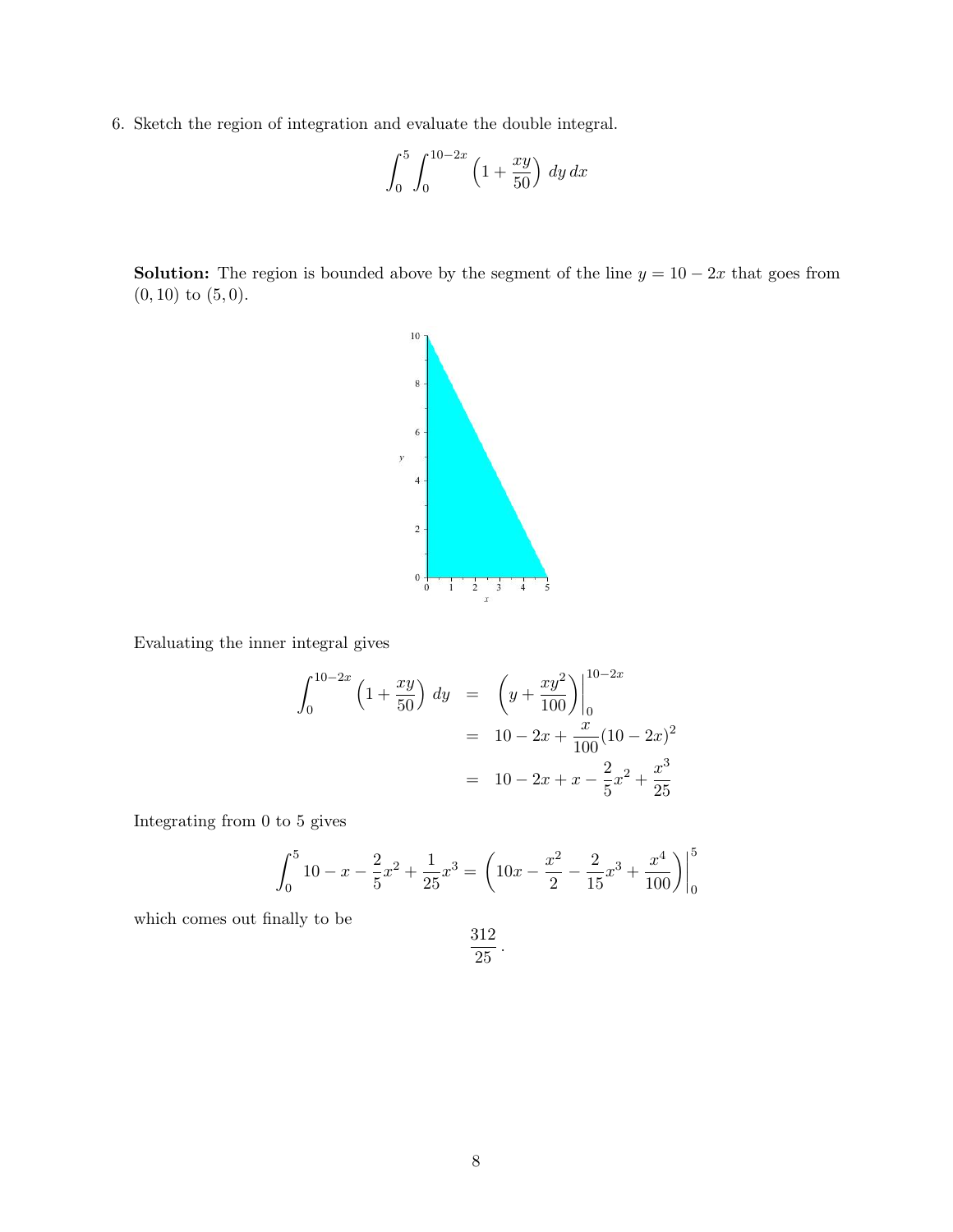7. (a) For what value of C is  $Cye^{-x}$  a probability density on the infinite strip  $0 \le y \le 1, 0 \le x$ ∞?

**Solution:** We integrate  $\int \int Cye^{-x} dx dy$  over the strip. The inner integral is

$$
\int_0^\infty Cye^{-x} dx = -Cye^{-x}\Big|_0^\infty = Cy.
$$
  
The outer integral is then 
$$
\frac{1}{2}Cy^2\Big|_0^1 = \frac{C}{2}.
$$
 Therefore  $C = 2$ .

(b) What is the mean of the Y variable for this probability density?

Solution: This is given by integrating

$$
\int_0^1 \int_0^\infty 2y^2 e^{-x} dx dy = \int_0^1 2y^2 dy = \frac{2}{3}.
$$

(c) (4 points extra credit, if you have time) What is the probability that  $Y \leq X$  for a pair of values  $(X, Y)$  drawn from this density? (Show your work on the facing page)

**Solution:** The region  $y \leq x$  is all but a triangle of the strip:



The probability is given by integrating over this region:  $\int_1^1$ 0  $\int^{\infty}$  $\overline{y}$  $2ye^{-x} dx dy$ . The inner integral now evaluates to  $2ye^{-y}$ . Integrating this from 0 to 1 yields (by parts):  $-(2+2y)e^{-y}$ 1  $\frac{1}{0} = 2 - \frac{4}{e}$  $\frac{1}{e}$ .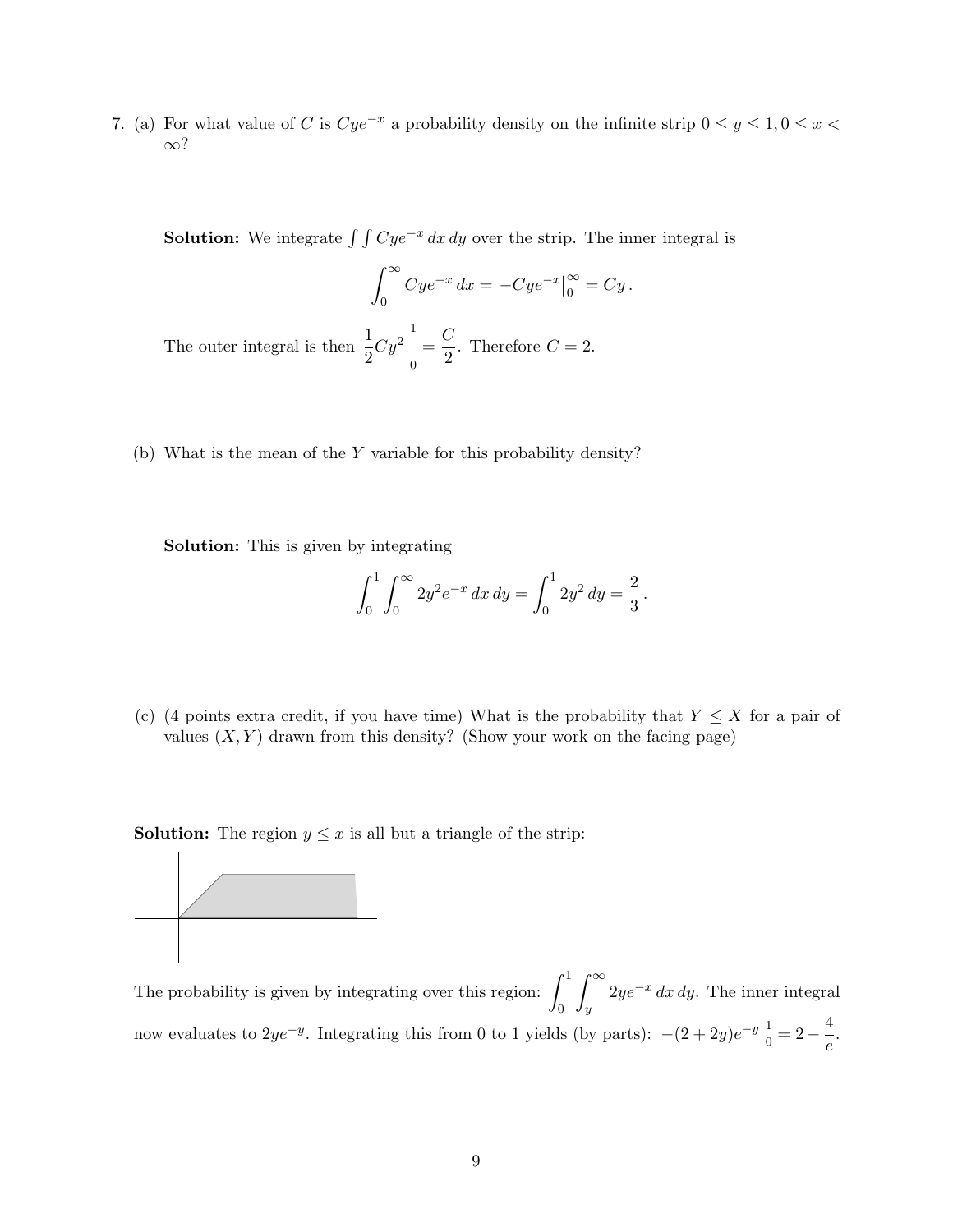8. Let 
$$
f(x, y) = \ln(x + \sqrt{y})
$$
.  
\n(a) Compute  $\frac{\partial f}{\partial x}$  and  $\frac{\partial f}{\partial y}$ .

Solution:

$$
\frac{\partial f}{\partial x} = \frac{1}{x + \sqrt{y}}
$$
  

$$
\frac{\partial f}{\partial y} = \frac{1}{2\sqrt{y}} \frac{1}{x + \sqrt{y}} = \frac{1}{2x\sqrt{y} + 2y}
$$

(b) Evaluate these at  $x=1/2$  and  $y=9/4.$ 

**Solution:** at  $x = 1/2, y = 9/4$ , use the fact that  $\sqrt{y} = 3/2$  to see that these evaluate to  $1/2$ and  $1/(3/2 + 9/2) = 1/6$  respectively.

(c) Use the Increment Theorem with  $\Delta x = 1/10$  and  $\Delta y = -1/4$  to estimate  $\ln(0.6 + \sqrt{2})$ .

**Solution:** We use the Increment Theorem at  $(x, y) = (1/2, 9/4)$  to see that

$$
f(x + \Delta x, y + \Delta y) \approx f(x, y) + \frac{\partial f}{\partial x} \Delta x + \frac{\partial f}{\partial y} \Delta y = \ln 2 + \frac{1}{2}(0.1) + \frac{1}{6} \left(-\frac{1}{4}\right) = \ln 2 + \frac{1}{120}.
$$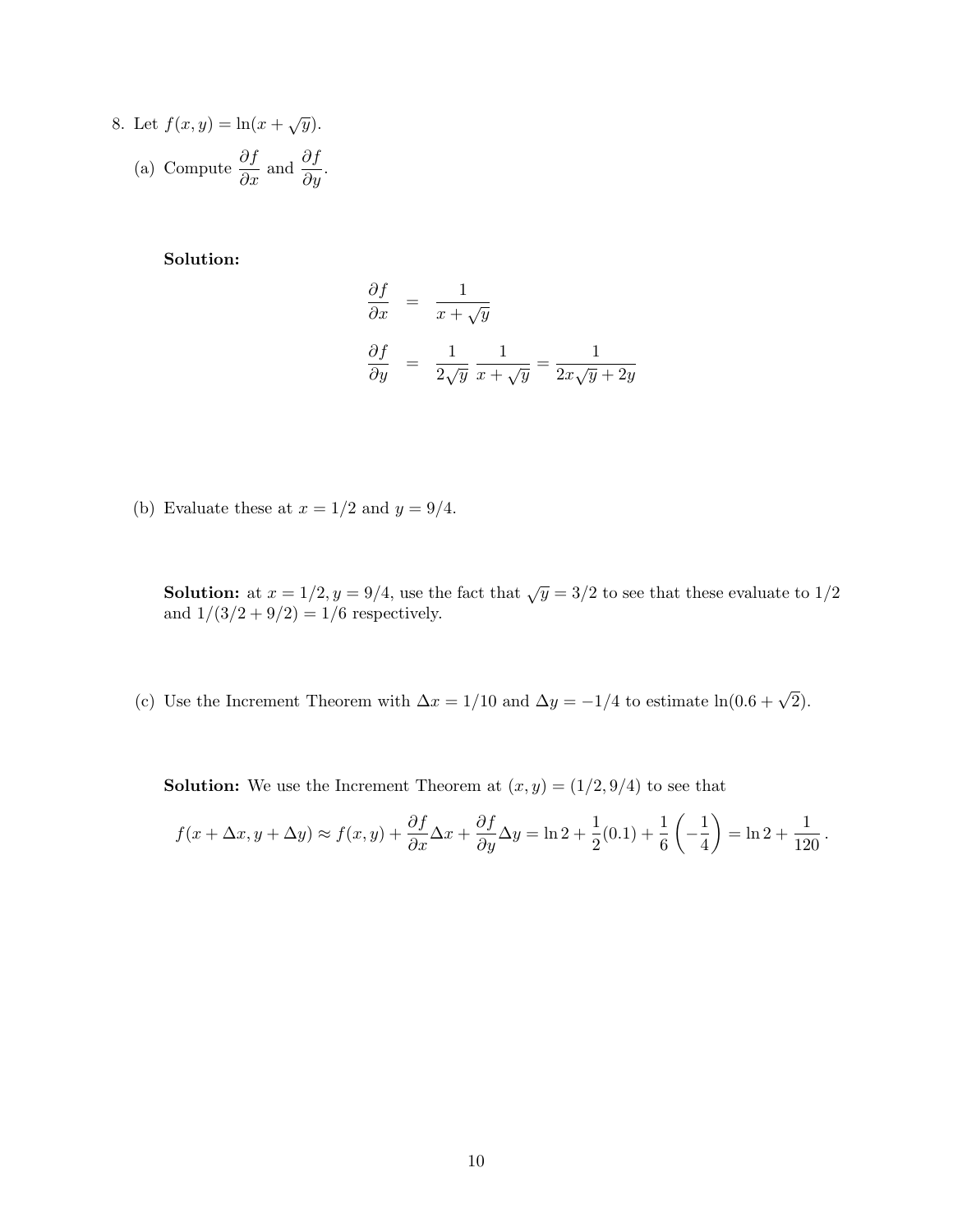9. Use the chain rule to evaluate  $\frac{\partial f}{\partial s}$  at the point  $(s, t) = (4, 7)$  if:

$$
x = s2 - 2t + 1
$$

$$
y = \ln(2s - t)
$$

$$
f(x, y) = \sqrt{x + ey}
$$

Solution:

$$
\frac{\partial x}{\partial s} = 2s
$$
  

$$
\frac{\partial y}{\partial s} = \frac{2}{2s - t}
$$
  

$$
\frac{\partial f}{\partial x} = \frac{1}{2\sqrt{x + e^y}}
$$
  

$$
\frac{\partial f}{\partial y} = \frac{e^y}{2\sqrt{x + e^y}}
$$

Evaluate  $x(4, 7) = 3$  and  $y(4, 7) = 0$ . Plug these into the first two equations below and plug in  $s=4,t=7$  to the last two to get

$$
\frac{\partial x}{\partial s}(4,7) = 8
$$
  

$$
\frac{\partial y}{\partial s}(4,7) = 2
$$
  

$$
\frac{\partial f}{\partial x}(3,0) = \frac{1}{4}
$$
  

$$
\frac{\partial f}{\partial y}(3,0) = \frac{1}{4}
$$

Finally, by the chain rule,

$$
\frac{\partial f}{\partial s} = \frac{\partial f}{\partial x}\frac{\partial x}{\partial s} + \frac{\partial f}{\partial y}\frac{\partial y}{\partial s} = \frac{1}{4} \cdot 8 + \frac{1}{4} \cdot 2 = \frac{5}{2}.
$$

Note that we do not need to compute  $\partial x/\partial t$  or  $\partial y/\partial t.$